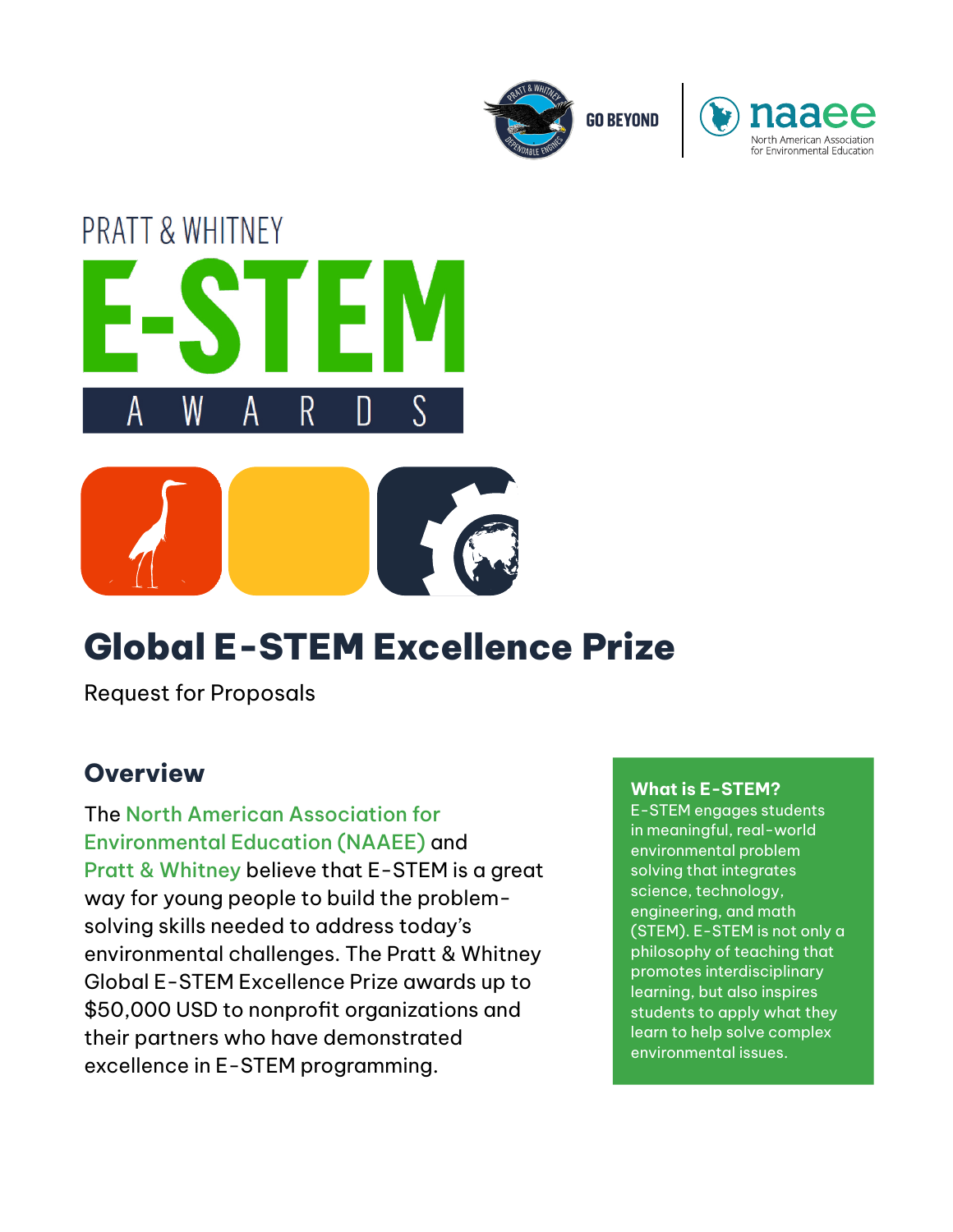Specifically, this opportunity seeks to recognize programs that have successfully engaged students aged 11-18, particularly those considered underrepresented in STEM (see box), in meaningful learning experiences that increase STEM skills (science, technology, engineering, and math) through environmental problem solving (the "E" in E-STEM). Since the overall goal of this program is to increase students' environmental literacy (see box) through STEM learning, and create pathways to environmental careers, applicants will be asked to describe how they plan to use the funds to either replicate or expand their successful program to reach additional students.

# **The Opportunity**

The Pratt & Whitney Global E-STEM Excellence Prize recognizes nonprofit organizations and their partners with a financial award of up to \$50,000 USD for demonstrating excellence and replicability in E-STEM programming. Preference will be given to nonprofit organizations who have engaged audiences considered underrepresented in STEM careers. Applicants will be required to define "underrepresented" based on their country and/or region's situation ([in the United States](https://en.wikipedia.org/wiki/Underrepresented_group), these groups include women, people with disabilities, and Black, Hispanic, and American Indian or Alaska Native people). Partnerships with schools, governmental agencies, or other groups are also encouraged if they played a key role in the program's success.

A pool of \$50,000 USD will be awarded in each of the following geographic regions, and may be awarded to a single or multiple programs, depending on the caliber of applications received:

- **The Americas**
- **Europe, Middle East, and Africa**
- **Asia Pacific**

### **What are underrepresented audiences?**

A number of audiences are underrepresented in E-STEM careers, as compared to the demographics of their country's population as a whole. These audiences may vary by region or country. For example, underrepresented audiences in STEM include women, people with disabilities, and Black, Hispanic, and American Indian or Alaska Native people. Note that the concept of "underrepresentation" is fluid and constantly changing, and all applicants who can reasonably demonstrate why the groups they are working with are underrepresented will be given preference.

## **What is environmental literacy?**

An environmentally literate person is someone who, both individually and together with others, makes informed decisions concerning the environment; is willing to act on these decisions to improve the well-being of other individuals, societies, and the global environment; and participates in civic life. There are four interrelated components of environmental literacy: knowledge, dispositions, competencies, and environmentally responsible behavior. [Learn](https://cdn.naaee.org/sites/default/files/devframewkassessenvlitonlineed.pdf)  [more about environmental](https://cdn.naaee.org/sites/default/files/devframewkassessenvlitonlineed.pdf)  [literacy here.](https://cdn.naaee.org/sites/default/files/devframewkassessenvlitonlineed.pdf)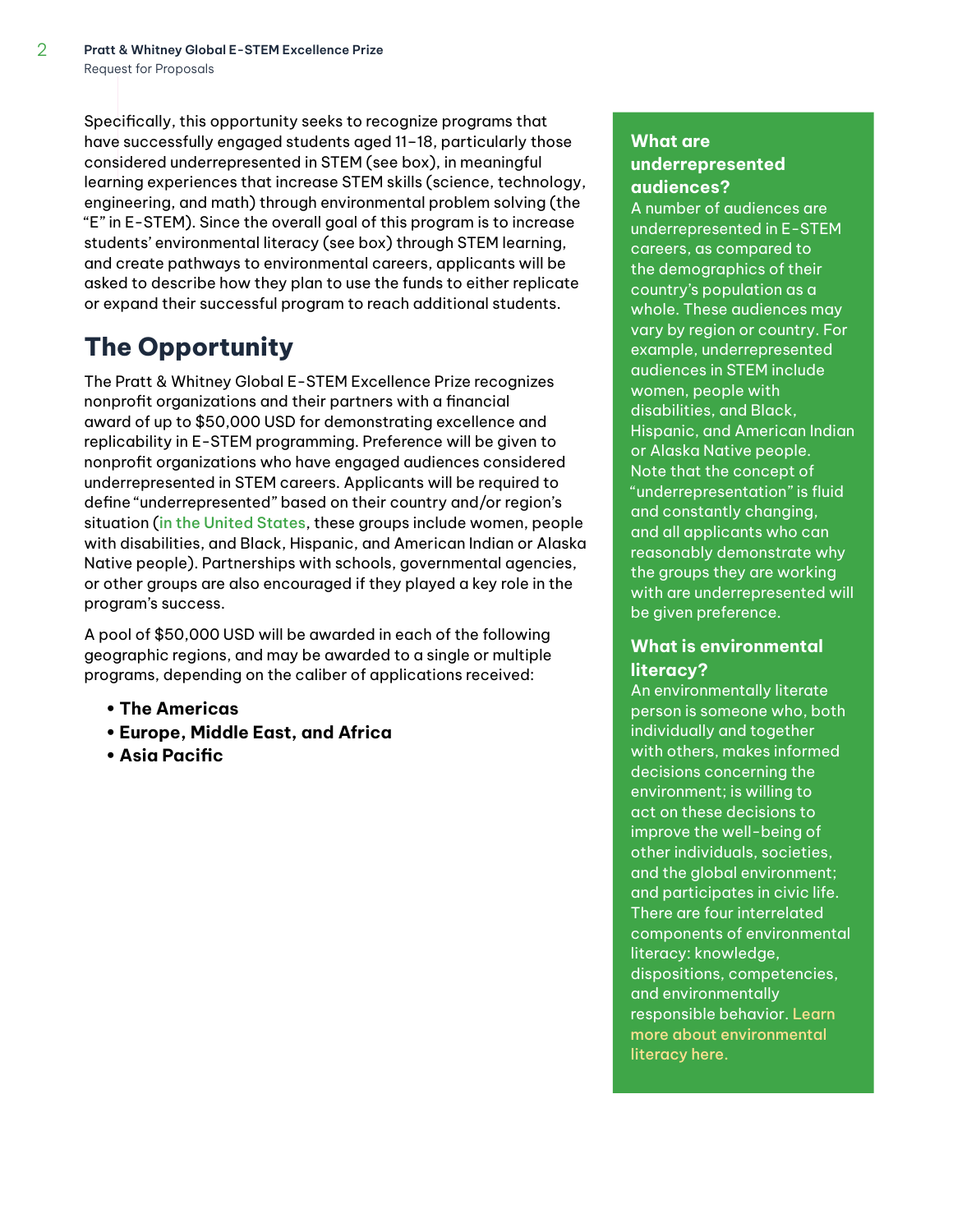Since environmental issues are cross-disciplinary by nature, programs considered for the Global E-STEM Excellence Prize must have engaged students in at least one of the four STEM topics (science, technology, engineering, and/or math), and have taken action (see box) on one or more of the following solutions to environmental issues:

- **Climate change solutions**—STEM learning opportunities that build student understanding of the impacts of humancaused increased levels of atmospheric carbon dioxide  $(CO<sub>2</sub>)$ . Programs may explore broad implications of sea level rise, changing weather patterns, global warming, or other climate change impacts. An example might be citizen science projects studying the impact of climate change on coral reefs or other ecosystems, and taking action to address or mitigate the impacts. Another example might involve learning about changing weather pattern impacts on local agricultural production and vulnerable communities and taking action to conserve water.
- **Sustainable energy**—STEM learning opportunities that build student understanding of non-depleting, renewable, or zero-emission energy sources, and energy conservation strategies. Clean and renewable energy sources include wind, solar, geothermal, biomass, or hydropower, among others. Energy reduction can include a variety of strategies, from transportation choices to clean manufacturing to locallygrown food to installing energy efficient light bulbs or weather stripping.
- **Sustainable aviation**—STEM learning opportunities that build student understanding of strategies to reduce the environmental impact of aviation, an extremely energyconsumptive human behavior. Potential projects might include educating students about sustainable aviation fuels (clean biofuels) and clean manufacturing. Projects might involve using a gas sensor to test the  $CO<sub>2</sub>$  emissions of various biofuels and then calculating how much fuel would be needed to support a region's or country's commercial flight sector. Another example project could be educating students about the importance of aircraft design in fuel efficiency, and then holding an aircraft design competition in which students use computer software and engineering concepts to design their own aircraft.

For the Global E-STEM Excellence Prize, we seek to award projects that have demonstrated excellence in E-STEM programming that can be shared widely and used as a learning opportunity for others. While we are looking at past performance as a key metric, we are also looking for an organization's vision for what they would like to accomplish next for their program.

#### **Taking action**

Environmental education helps people gain the knowledge, skills, and dispositions to understand and tackle environmental challenges. It also helps motivate people, individually and collectively, to take action to address the issues. These actions can include everything from educating others in a community about environmental issues to taking direct conservation action, such as planting trees, cleaning up a beach, or designing a new technology for collecting plastic waste.

For example, students could reduce food waste by developing a composting system for the school. Or they could monitor energy use in their school and present energy-saving ideas to the principal or superintendent. Actions include anything that can contribute to solving an environmental issue.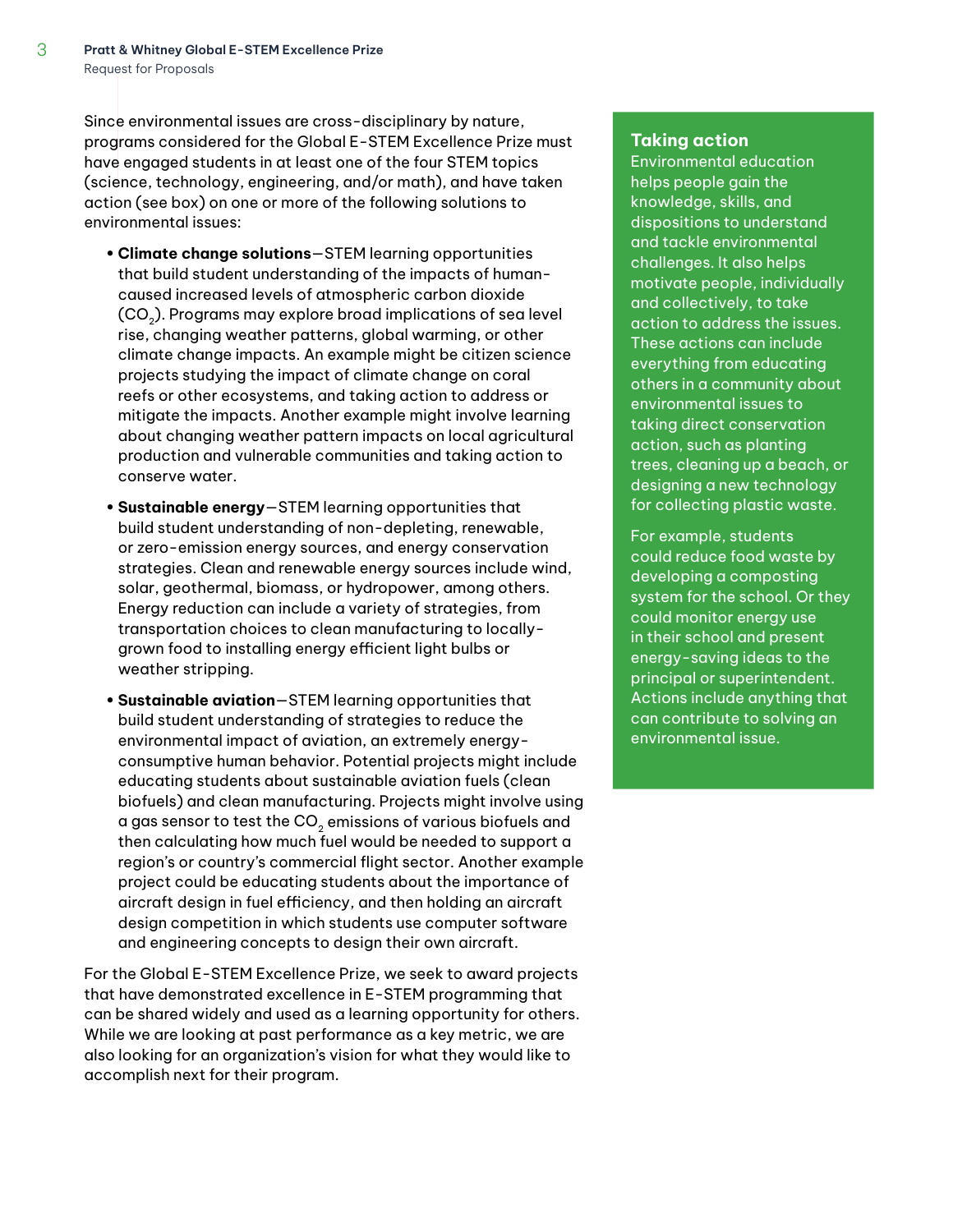# **Eligibility**

Applicant organizations must:

- Be a nonprofit organization under your country's laws, or a nongovernment organization who follows other foreign government laws for charitable purposes. For example, a US organization would be qualified under Section 501 (c)(3) of the Internal Revenue Code.
- Not be subject to US or other applicable governmental sanctions and other restrictions.
- Have a working bank account that can receive electronic funds in USD. The bank must not be subject to US or other applicable governmental sanctions and other restrictions.
- Submit a program that worked with students aged 11 -18.
- **[Submit applications online through Submittable](https://naaee.submittable.com/submit/8a76a506-f73b-4475-ac3e-35d5960a493f/pratt-whitney-e-stem-excellence-prize-2022)** by 11:59 PM US Eastern Time on Monday, July 11, 2022 ([time converter](https://www.timeanddate.com/worldclock/converter.html?iso=20220712T035900&p1=tz_et)).

Only submissions in English will be considered.

# **Timeline**

- Late May, early June 2022: Applicant webinar to go through application and share tips for success; webinar will be recorded and posted to the [program webpage](https://naaee.org/programs/e-stem/e-stem-awards).
- July 11, 2022: All applications **[due in Submittable](https://naaee.submittable.com/submit/8a76a506-f73b-4475-ac3e-35d5960a493f/pratt-whitney-e-stem-excellence-prize-2022)** by 11:59 PM US Eastern Time.
- July–September 2022: Application review by E-STEM panel.
- October 2022: Prize winners notified and announced.
- November 2022–October 2023: Prize winners provide updates through photos and videos, and participate in at least one professional development training.
- October 2023: Prize winners attend the NAAEE virtual conference and present about their project.

# **Benefits**

Prize winners will receive:

- Funding to support their organization's vision through E-STEM
- Global recognition of their organization's work through NAAEE and Pratt & Whitney's platforms
- Access to professional development opportunities
- Support to attend the 2023 NAAEE international virtual conference
- Peer support and networking
- Access to the NAAEE network and Pratt & Whitney nonprofit community

## **Requirements**

Once awarded, Prize winners are expected to:

- Share their stories with E-STEM Award recipients by attending at least one professional development training.
- Provide updates on programs one year after the Prize is awarded, and share photos, stories, and videos with NAAEE throughout the year, when available. In some cases, winners may be visited by a camera crew to capture their project work.
- Participate in the 2023 NAAEE virtual conference, with potential opportunities to present about the project.

## **Contact**

For any questions, please email the Global E-STEM team at **[estem@naaee.org.](mailto:estem%40naaee.org?subject=)**

# **See the following pages for application details.**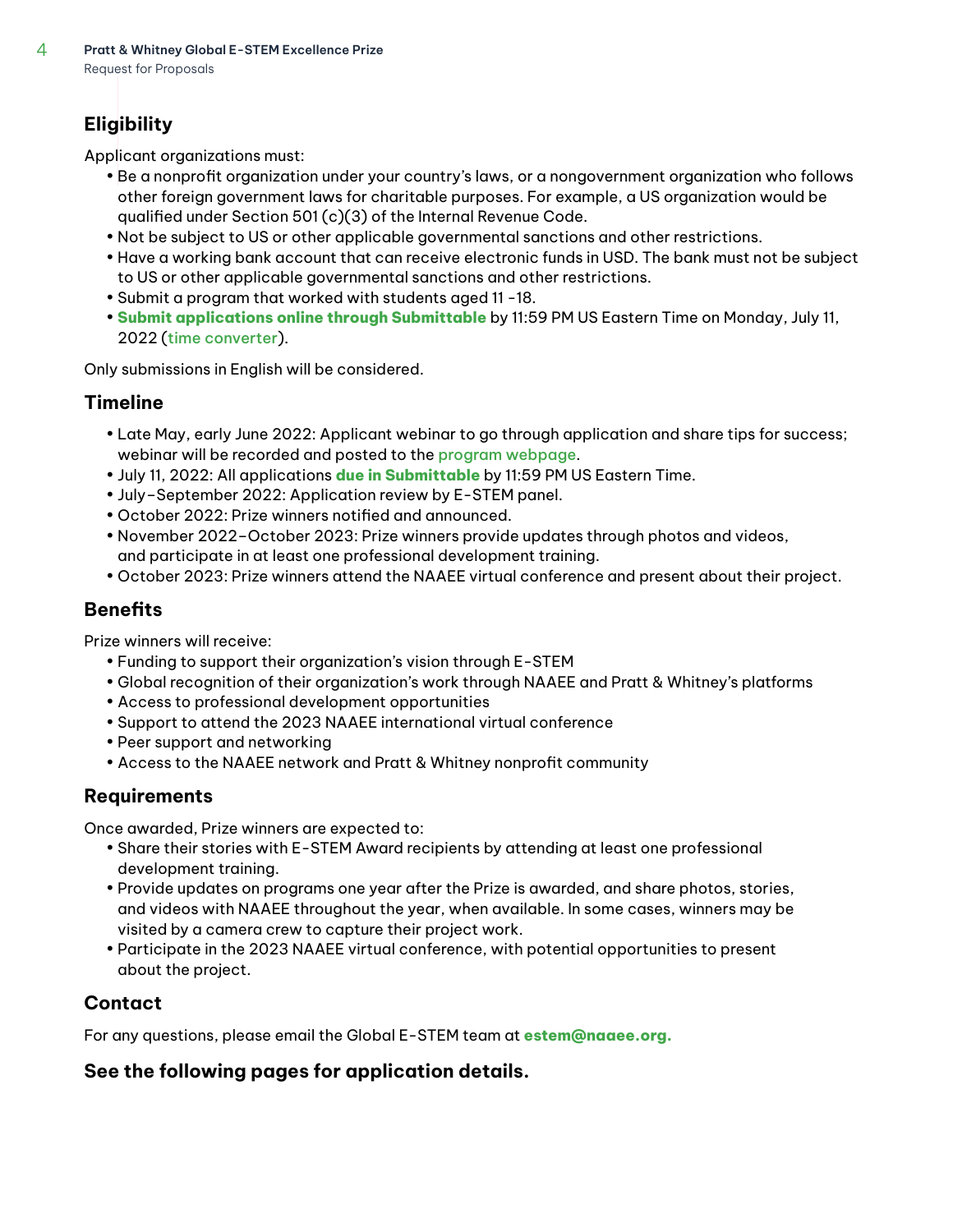# **Application Process and Evaluation Criteria**

To be considered for the Global E-STEM Excellence Prize, you must complete all five required sections of the online application. Instructions for completing each section of the application are included below and online through **[Submittable](https://naaee.submittable.com/submit/8a76a506-f73b-4475-ac3e-35d5960a493f/pratt-whitney-e-stem-excellence-prize-2022)**. A panel of experts in E-STEM from around the world will review your responses using the criteria listed below (out of 100 points).

1. Project Description: Describe your project, including objectives and key activities. Identify at least one objective for each STEM topic taught, and one objective for each environmental solution the project addressed. The proposal should clearly describe how the project helped engage students in relevant, real-world, and student-directed environmental problem solving. We also want to know how your project promoted creative solutions and teamwork, improved STEM and environmental literacy, and emphasized skills needed to pursue environmental careers. See Figure 1 in the article, ["A new green](https://www.brookings.edu/research/a-new-green-learning-agenda-approaches-to-quality-education-for-climate-action/)  [learning agenda: Approaches to quality education for climate action,"](https://www.brookings.edu/research/a-new-green-learning-agenda-approaches-to-quality-education-for-climate-action/) for examples of skills needed for pursuing environmental careers. (max 800 words)

In addition, if you worked with partners, please provide a letter of support from each partner organization that was instrumental to your project's success. The letter should clearly outline the role that the partner played in the project. You can upload up to three letters of support from partner organizations (one letter per organization).

### **Supporting Materials**

Please include up to three URLs to any photos, videos, or websites that support your project. Although there is no specific point value associated with these supporting materials, they will help reviewers better understand your project.

### **Project Description Evaluation Criteria (30 points)**

- Proposal objectives address one or more of the following solutions to environmental issues: climate change solutions, sustainable energy, and/or sustainable aviation.
- Proposal is interdisciplinary by including at least one objective addressing at least one STEM discipline (science, technology, engineering, and/or math).
- Project-based learning was used to engage students in relevant, real-world, and student-directed environmental problem solving.
- Project promoted creative solutions and teamwork, improved STEM and environmental literacy, and emphasized the skills needed to pursue environmental careers.
- Applicant leveraged a partnership that contributed to the success of the project and provided a letter of support from that organization.